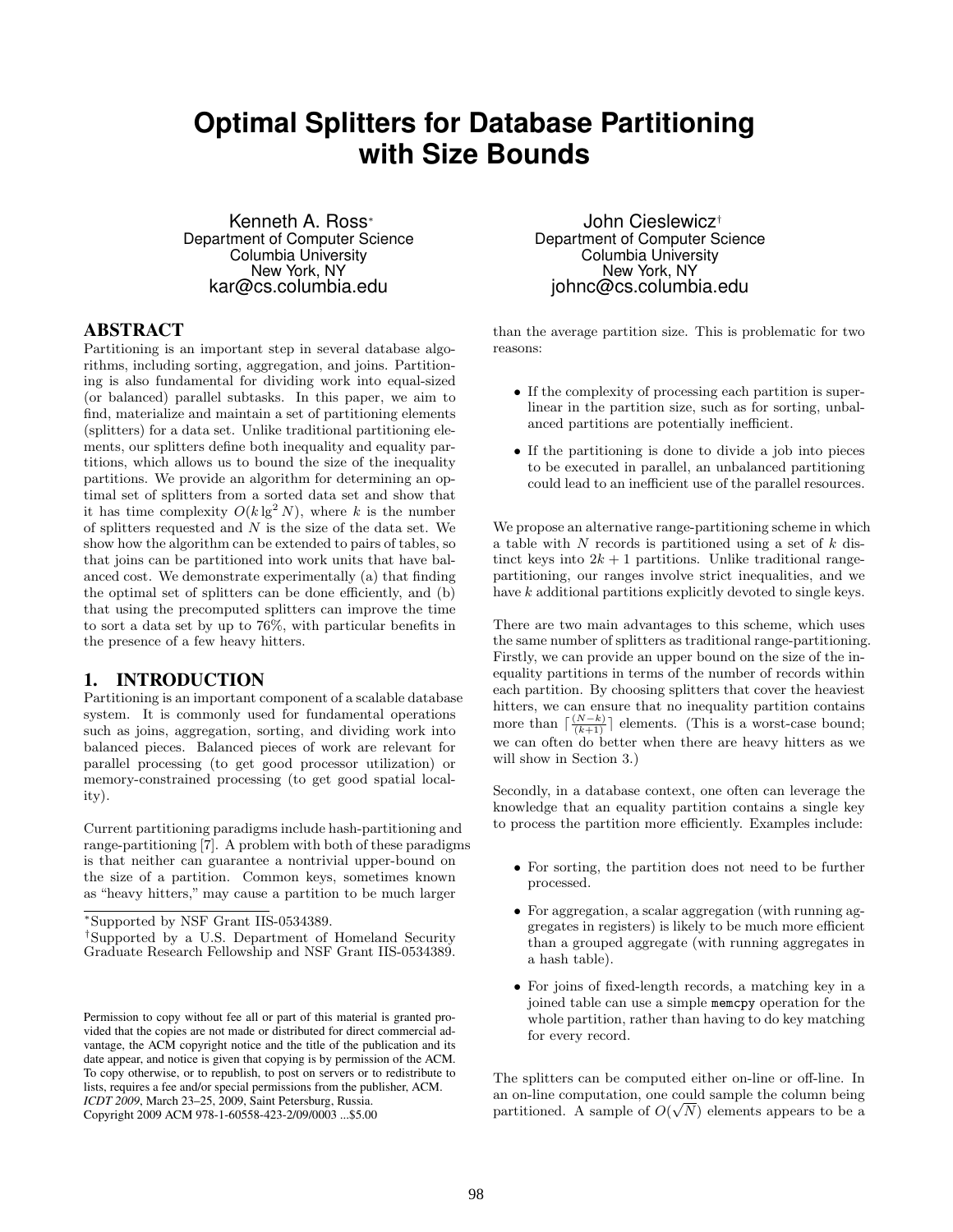good choice [21]. Since the number of partitioning elements  $k$  is likely to be many orders of magnitude smaller than the number  $N$  of records, it is feasible to sample say  $10k$  records from the table with cost negligible compared to the cost of a table scan. With such oversampling, it is highly likely that heavy hitters can be identified from the sample [10]. The algorithm for computing the splitters would then be the same as the off-line computation described below, but using the sample rather than the full data set.

In an off-line computation, one can compute an optimal set of splitters. In Section 2 we provide an algorithm for computing this optimal set from a sorted column in  $O(k \lg^2 N)$ time. The sorted input could come from a tree index on the column, or from an explicit sort of the column itself. We have implemented this algorithm, and show that it is practical, taking fractions of a second for realistic memoryresident examples.

The algorithm simultaneously computes the exact count in each partition. The count can be an important piece of information. For example, it allows a partition-based sorting algorithm such as sample-sort [12] to partition the data into contiguous regions, so that each partition can be sorted in place to generate the final sorted result without further data movement.

The splitter structure can provide time savings at a fraction of the space cost of alternatives. For example, the C-Store system advocates the physical storage of multiple versions of a single table according to multiple sort keys [27]. For large tables, the number of physical representations would be limited by the amount of available storage and (depending on the implementation) by the cost of incremental maintenance for updates. Our splitter structure can save a substantial fraction of the sorting cost, using a data structure that is orders of magnitude smaller than a table or an index. (We will quantify these claims in Section 3.)

Precomputed splitters are also useful for partitioning on parallel machines to make sure that work is balanced across processors. In the case of a join, using a splitter set from one of the participating tables may give unbalanced partitions for the other table. We provide a modification of our optimal splitter finding algorithm that chooses an optimal splitter set for a pair of tables using a column (with a common domain) from each. This algorithm uses a cost function to give the best possible cost bound on the generated partitions for a given number of splitters. This algorithm uses  $O(k \lg^3 N)$ time.

The obvious alternative to our splitter method is to use conventional range-partitioning, where the splitters are quantiles of the data set [9, 1, 20, 3]. For uniform datasets with many unique values, this alternative method is likely to do as well or better than our proposed method, for a fixed number of partitions, because (a) finding quantiles can be done with lower asymptotic complexity, and (b) our method will underutilize some of the partitions: equality partitions may contain just a few values.

However, when the distibution has even a few heavy hitter values, quantiles are problematic for partitioning because one value may appear as multiple quantiles. Consider using such quantiles as splitters, but eliminating duplicate quantiles so that all splitters are unique. Conventional range partitioning using these splitters in the presence of heavy hitters will create large partitions containing the heavy hitter value(s). Because conventional range partitioning provides no guarantees on equality within a partition, or on the partition size, the relatively large partitions containing heavy hitter values must be processed with the assumption that the values may not all be equal. In contrast, our splitters support equality partitions for heavy hitters in which an operation, such as sorting, can be optimized for a partition containing equal values. We substantiate these claims experimentally in Section 3.

In a database context, where skewed distributions are the rule rather than the exception [8], robustness to heavy-hitters is important. We argue that in the presence of heavy hitters our technique offers advantages over conventional partitioning that outweigh the few situations where conventional partitioning could be slightly better. Section 3.3 provides an experimental comparison of our technique with conventional range partitioning when used to accelerate sorting.

As well as providing the performance benefits mentioned above, a splitter set possesses many of the statistical properties of an equi-depth histogram, and can be used as such for approximate query processing [15] or for selectivity estimation of range predicates [2]. It can also provide exact selectivities for heavy hitters, like a compressed histogram [25].

An important contribution of this splitter technique is its robustness given any distribution. We provide guarantees on the size of the inequality partitions generated by the splitters, without requiring special knowledge about the input such as the number of unique keys or information about heavy hitters.

Section 2 presents the definition of splitters as well as splitter finding algorithms for single columns and multiple tables. An experimental evaluation of the splitter finding algorithm, efficient data set partitioning, a comparison with conventional range partitioning, and an application to sorting can be found in Section 3. We present refinements to these optimal splitters in Section 4. Section 5 presents related work. We conclude and discuss future work in Section 6. Proofs that are not in the main text can be found in Appendix A.

# 2. COMPUTING THE SPLITTERS

### 2.1 Terminology

We assume an ordered data type, such as a number or string, for the partitioning key. A set of k distinct keys  $s_1, \ldots, s_k$ called *splitters* defines  $2k + 1$  partitions:

- k equality partitions of the form  $\{x|x=s_i\}, i=1,\ldots,k.$
- $k-1$  inequality partitions of the form  $\{x|s_i \leq x \leq x\}$  $s_{i+1}$ ,  $i = 1, \ldots, k-1$ .
- Two inequality partitions  $\{x | x < s_1\}$  and  $\{x | x > s_k\}.$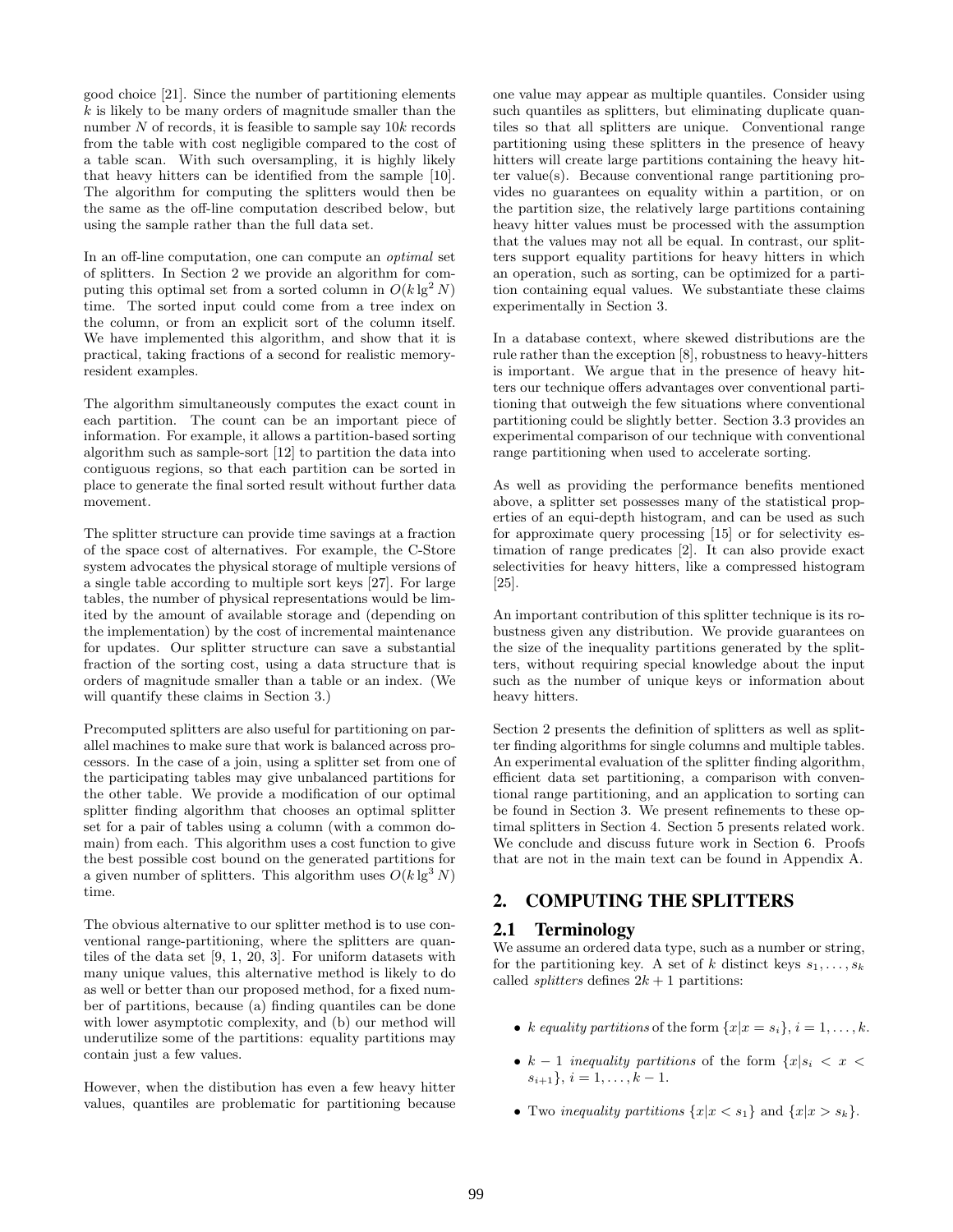A table T may be distributed to partitions according to a splitter set; each record is mapped to a single partition based on the value of a particular column of T. The breadth of a splitter set for a table  $T$  is the maximum cardinality among all inequality partitions of T.

A splitter set  $S$  is *optimal* for table  $T$  and cardinality bound  $k$  if, among all splitter sets with at most  $k$  elements,  $S$  has minimal breadth for  $T$ . By limiting the size of the biggest inequality partition, optimality ensures that these partitions are (to the extent possible given the data distribution) wellbalanced.

DEFINITION 2.1. A splitter  $s_i$  in a splitter set  $s_0, \ldots, s_m$  satisfies a bound b to the left in a sorted array  $r$ , if the inequality interval immediately to the left of  $s_i$  in

# 2.2 Splitters for Single Columns

defined by  $s_{i-1}$  and  $s_i$ ) has cardinality at most b.

We now present Algorithm 2.1 in Figure 1, a greedy algorithm that finds, if possible, a set of up to  $k$  splitters that yield breadth at most b for a given data set.

r (either the leftmost inequality partition if  $i = 0$ , or one

Lemma 2.1. Algorithm 2.1 is correct. See Appendix A for proof.

Corollary 2.2. It is always possible to split N records using k splitters so that at most  $\lceil \frac{N-k}{k+1} \rceil$  elements are in each inequality partition.

COROLLARY 2.3. A key that occurs at least  $\lceil \frac{N}{k} \rceil$  times in a data set of size N must be represented in any optimal splitter set of size k.

PROOF. If not, then some inequality range would contain too many elements to be optimal.  $\square$ 

Lemma 2.4. Algorithm 2.1 takes time  $O(min\{(N/b), k\} \lg N).$ 

PROOF. The number of iterations is at most  $min\{(N/b), k\}$ . In each iteration, the work is  $O(\lg N)$ : the index of the first nonmatching key can be found by doubling the index range until a distinct key is found, then using binary search to locate the earliest nonmatch.  $\Box$ 

Algorithm 2.2 in Figure 2 uses a binary search with Algorithm 2.1 to find the best bound  $b$  for a data set, given  $k$ .

Theorem 2.5. Algorithm 2.2 returns an optimal splitter set.

LEMMA 2.6. Algorithm 2.2 takes time  $O(k \lg^2 N)$ .

PROOF. The number of iterations is at most  $\lg\left[\frac{N-k}{k+1}\right]$ . In each iteration, the work is  $O(k \lg N)$  by Lemma 2.4.  $\Box$ 

### 2.3 Multiple Tables

If two tables  $R_1$  and  $R_2$  are often joined on a shared attribute C, we might try to utilize a precomputed splitter set to make the join process more efficient. This would be a spaceefficient alternative to materializing and maintaining the full join result. There are several alternative splitter choices, depending on the efficiency goal. In what follows we focus on the inequality partitions, since the equality partitions are easier to process (no key matching is needed) and they can be replicated/divided among processors if they are large [4].

If the partitioning step is a precursor to a hash join, then the goal might be to bound the size of the build partitions so that they fit in the appropriate level of the memory hierarchy, such as the L2 cache. With this in mind, one could use a precomputed splitter set for the smaller of the two tables (say  $R_2$ ) to partition both tables. (Since the per-record build time is usually more than the per-tuple probe time, and since less memory is required, building on the smaller table is usually preferred.<sup>1</sup>) Even though the size of the  $R_1$ partitions may vary, the  $R_2$  partitions will be bounded in size.

There are two drawbacks to this approach. Firstly, even if  $R_2$  is the smaller table, it may happen that some  $R_1$  partitions are smaller than the corresponding  $R_2$  partitions. In that case, we have perhaps partitioned too finely, and a coarser set of splitters would have been optimal to achieve the given bound. Secondly, this partitioning scheme can lead to highly unbalanced partitions if the distribution of column C values in  $R_1$  is very different from that of  $R_2$ . In the context of partitioning for parallelism, such imbalance can lead to unnecessarily long latencies and/or processor underutilization.

Instead, we propose to construct a splitter set based on the sorted C columns from both tables. Let  $N_1$  and  $N_2$  be the cardinalities of  $R_1$  and  $R_2$  respectively. We let  $r_1[0..N_1-1]$ and  $r_2[0..N_2-1]$  denote the sorted lists of C values from  $R_1$ and  $R_2$  respectively.

We look for a set of splitters for the combination of  $r_1$  and r<sup>2</sup> based on a cost function. For the join example above, a cost model for partitions of  $R_1$  and  $R_2$  with sizes  $p_1$  and  $p_2$ respectively might be:

$$
cost(p_1, p_2) = build-cost(min(p_1, p_2))
$$
  
+
$$
max(p_1, p_2) probe-cost(min(p_1, p_2))
$$
 (1)

Equation 1 expresses the preference for building the hash table on the smaller partition. The function's build-cost and probe-cost may themselves have parameters. For example, the probe cost may depend on the size of the hash table, such as whether it fits into the L2 cache or not. A more practical cost function would also take into account the number of columns in each of the participating tables. Despite the possible complexity of the cost function, it should be fairly

 $^1\rm{The}$  build-cost for a hash join refers to the cost of building the hash table over the inner relation. The probe-cost for a hash join is the cost of probing the hash table over the inner relation with tuples from the outer (probe) relation.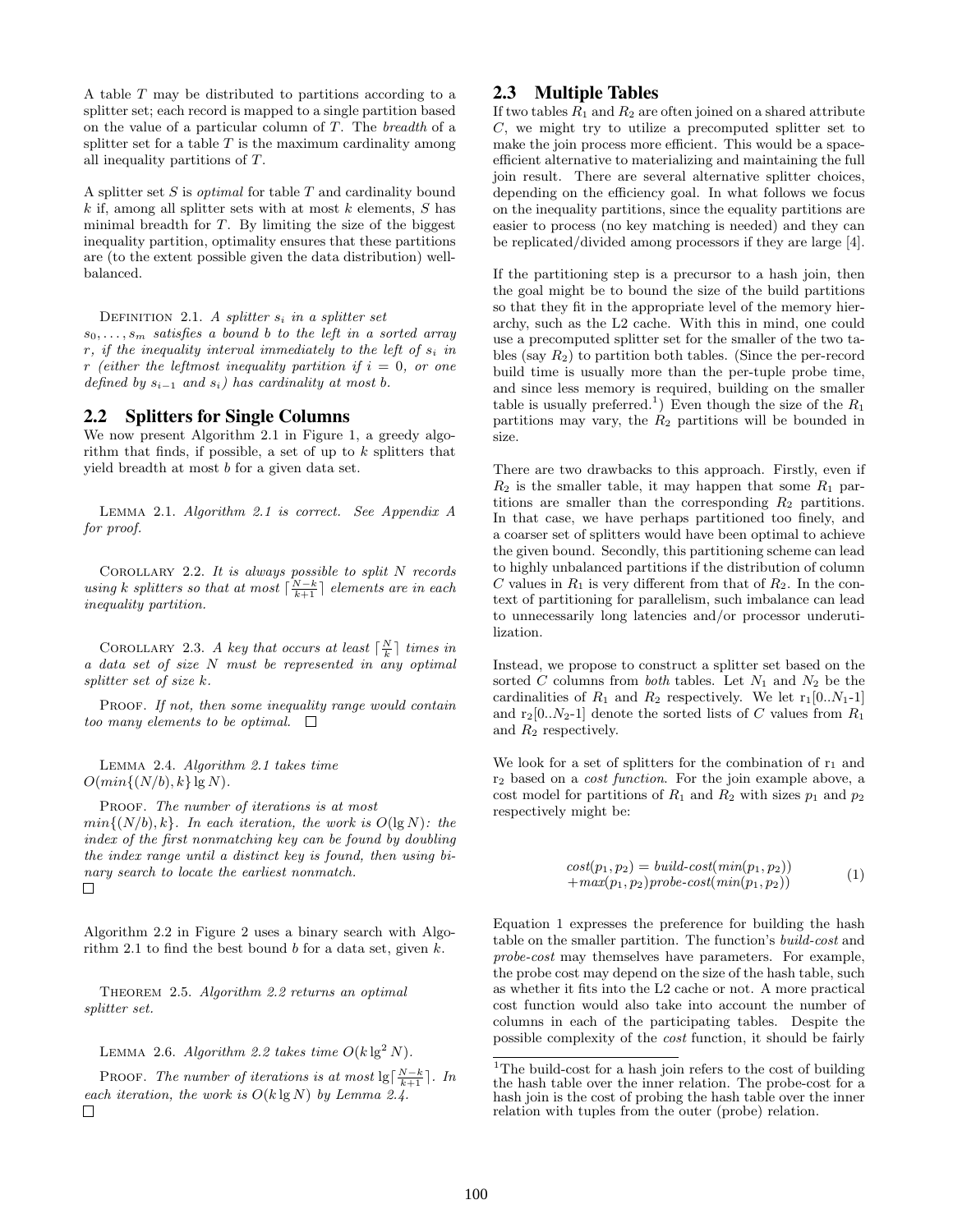ALGORITHM 2.1.<br>Input: Number

- Number of records  $N \geq 1$ , number of keys  $k \geq 0$ , bound  $b \geq 1$ , Records r[0],..., r[N-1] in ascending key order.
- Output: Either (a) "error", indicating that the records cannot be split using k splitters in a way that ensures all inequality partitions have cardinality no more than b; or  $(b)$  A minimal-length sequence of up to k splitters (together with partition counts) that ensures all inequality partitions have cardinality no more than b.

Method:  $start=0$ ;  $i=0$ ;

while  $(start + b) < N$  { if  $i \geq k$  return error;  $s[i] = key(r[start+b]);$ next = index j of first record after r[start+b] with key(r[j])>key(r[start+b]), or N if no such j exists; prev = index m of earliest record before or at r[start+b] with  $r[m] = r[start+b]$ ; count $[2i]$  = prev-start; // Even index counts are for inequality partitions  $count[2i+1] = next-prev; // Odd index counts are for equality partitions$  $start = next$ :  $i = i+1;$ }  $count[2i] = N-start; // final inequality partition$ 

return  $s[0], \ldots, s[i-1], count[0], \ldots, count[2i];$ 

#### Figure 1: Algorithm for finding splitters on a single column.

ALGORITHM 2.2.<br>Input: Number

- *Number of records*  $N \geq 1$ , number of keys  $k \geq 0$ , Records r[0], ..., r[N − 1] in ascending key order.
- Output: A bound b and a sequence of up to  $k$  splitters that ensures all inequality partitions have cardinality no more than b.
- Method:  $UpperB = \lceil \frac{N-k}{k+1} \rceil$ ; /\* Corollary 2.2\*/  $LowerB = 1;$

Do a binary search on b between UpperB and LowerB, calling Algorithm 2.1 at each iteration. Move to the upper half when "error" is returned, and move to the lower half when b is feasible. When the smallest feasible value of b has been found, return b and the splitters provided by Algorithm 2.1 for that value of b.

#### Figure 2: Using Algorithm 2.1 to find the best bound for a given data set when partitioned by  $k$  splitters.

ALGORITHM 2.3.<br>Input: Number

Numbers  $N_1, N_2 ≥ 1$ , number of keys  $k ≥ 0$ , bound  $b ≥ 1$ , Records  $r_1[0], ..., r_1[N_1-1]$  in ascending key order and  $r_2[0], \ldots, r_2[N_2-1]$  in ascending key order.

Output: Either (a) "error", indicating that the records cannot be split using k splitters in a way that ensures all inequality partitions have cost no more than b; or  $(b)$  A minimal-length sequence of up to k splitters that ensures all inequality partitions have cost no more than b.

```
Method: start_1=0; start_2=0; i=0;
            while cost(N_1\text{-}start_1, N_2\text{-}start_2) > b {
               if i > k return error;
              find the largest q among \{r_1[start_1], \ldots, r_1[N_1-1], r_2[start_2], \ldots, r_2[N_2-1]\} such that
                  cost(c_1, c_2) \leq b, where
                 c_1 = number of keys less than q among r_1[start_1], \ldots, r_1[N_1-1];
                 c_2 = number of keys less than q among r_2[start_2], \ldots, r_2[N_2-1];s[i] = q;start_1 = index j_1 of first record in r_1 with r_1[j_1] > q, or N_1 if no such j_1 exists;
               start_2 = index j_2 of first record in r_2 with r_2[j_2] > q, or N_2 if no such j_2 exists;
               i = i+1;
            }
```
 $return s[0], \ldots, s[i-1];$ 

#### Figure 3: Finding splitters for multiple tables.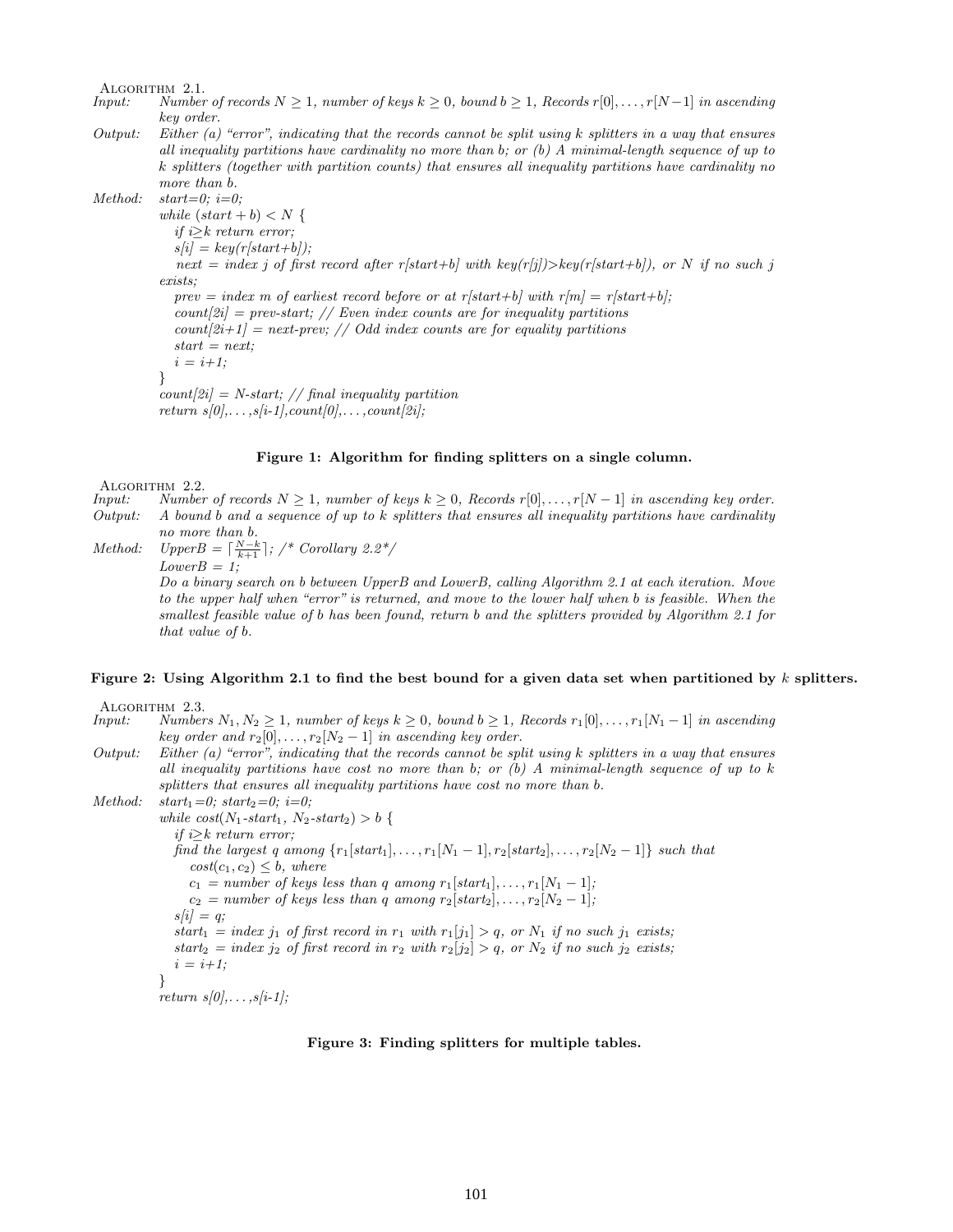ALGORITHM 2.4.<br>Input: Number

*Numbers*  $N_1, N_2 ≥ 1$ , number of keys  $k ≥ 0$ , Records  $r_1[0], ..., r_1[N_1-1]$  in ascending key order, and records  $r_2[0], \ldots, r_2[N_2-1]$  in ascending key order.

Output: A bound b and a sequence of up to k splitters that ensures all inequality partitions have cost no more than b.

Method:  $UpperB = cost(N_1, N_2);$  $LowerB = cost(0, 0);$ Do a binary search on b between UpperB and LowerB, calling Algorithm 2.3 at each iteration. Move to the upper half when "error" is returned, and move to the lower half when b is feasible. When the smallest feasible value of b has been found, return b and the splitters provided by Algorithm 2.3 for that value of b.

#### Figure 4: Using Algorithm 2.3 to find the best bound for a given data set when partitioned by  $k$  splitters.

obvious that any realistic cost function must be monotonic in both  $p_1$  and  $p_2$ . Adding more records to the build and/or probe phases can only increase the cost of the join, all else remaining equal. In what follows, we assume only that we are given an integer cost function that (a) is monotonic, and (b) gives equal weight to all records in a table. (Condition (b) is necessary if we wish to compute the cost based simply on counts.)

A set of splitters defines partitions in both  $r_1$  and  $r_2$ . The cost function for a partitioning range can be calculated from the number of records in each list that fall within the partition's range.

Our problem can now be phrased as follows: Find a set of up to  $k$  splitters for  $r_1$  and  $r_2$  such that the biggest cost among all inequality partitions is minimized. A splitter set is optimal if it meets this condition.

For a fixed monotonic cost function, we can modify Algorithm 2.1 to give Algorithm 2.3 in Figure 3. We omit the count calculations for brevity.

Lemma 2.7. Algorithm 2.3 is correct. See Appendix A for proof.

The asymptotic complexity is slightly higher that Algorithm 2.1, due to the complexity of the step that determines the largest q value.

LEMMA 2.8. Let  $N = N_1 + N_2$  be the total size of the input. Algorithm 2.3 takes time  $O(k \lg^2 N)$ .

PROOF. The number of iterations is at most  $k$ . In each iteration, the work is  $O(\lg^2 N)$  for the step to find the largest q. One can use an exponentially expanding search followed by binary search to find the appropriate q. Within that loop, we perform a similar search to find the latest value in each input array that is less than  $q$ , in order to compute  $c_1$  and  $c_2$ .  $\Box$ 

Figure 4 shows Algorithm 2.4 for finding the best partitioning bound for multiple tables.

THEOREM 2.9. Algorithm 2.4 returns an optimal splitter set.

| Processor               | Core 2 Duo $2.\overline{4}$ GHz (E6600) |
|-------------------------|-----------------------------------------|
| RAM                     | 4 GB                                    |
| $L2$ Cache              | 4 MB                                    |
| TLB                     | $256$ entries $[5]$                     |
| <b>Operating System</b> | Linux $(2.6.18 \text{ kernel})$         |
| $C++$ Compiler          | $\overline{GCC}$ 4.1.1                  |
| Compiler Options        | $-O3$ -funroll-loops -msse2             |

Table 1: Experimental Platform

LEMMA 2.10. Let  $N = N_1 + N_2$  be the total size of the input to Algorithm 2.4, and suppose that the cost function is bounded above by a polynomial function of its inputs. Then Algorithm 2.4 takes time  $O(k \lg^3 N)$ .

PROOF. The number of iterations is at most  $lg(cost(N_1, N_2) - cost(0, 0)).$ For a polynomially bounded cost function,  $\lg(\cos t(N_1, N_2) - \cos t(0, 0)) = O(\lg N).$ In each iteration, the work is  $O(k \lg^2 N)$  by Lemma 2.8.  $\Box$ 

## 3. EXPERIMENTAL EVALUATION

We implemented the splitter-finding and partitioning algorithms in C++ and performed an experimental evaluation on real hardware: an unloaded Linux server with an Intel Core 2 Duo processor. The specifications of our experimental platform are in Table 1. Although the Core 2 Duo processor has two cores, our implementation is single threaded and only one processor core was used during the experiments. For all experiments, the input is memory resident before timing begins.

We conducted experiments with a number of input distributions that are encountered in practice: (1) uniform, (2) sorted, (3) heavy hitter, (4) sequential, (5) zipf, (6) selfsimilar, and (7) moving cluster. The methods described in Gray et al. [8] were used to generate the probablistic distributions. In all cases, the input consisted of 1 GB of 16 byte tuples, for a total of  $2^{26}$  tuples. Each tuple contains an 8 byte partitioning key and an 8 byte payload, which could be a record ID. For each distribution type we generated input with  $2<sup>a</sup>$  unique partitioning key values, where  $a = 1, 2, \ldots, 24.$ 

In the heavy hitter input, one value accounts for 50% of the partition keys, while the other values are chosen uniformly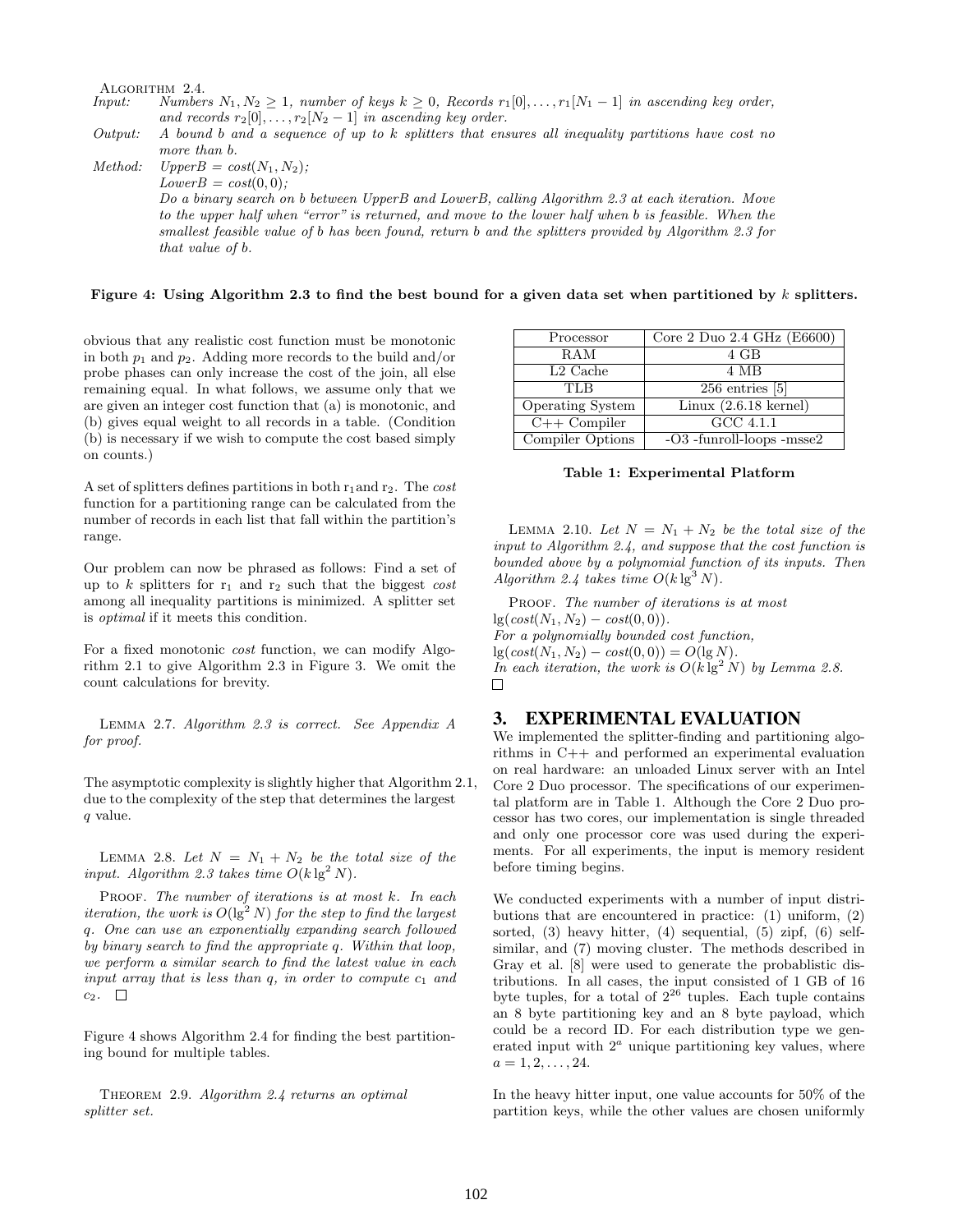

Figure 5: Time to find splitters on uniform input.

from the other partition keys. The sequential distribution consists of input records in segments, each consisting of a numerically increasing sequence of partition values. For example, with 10000 partition values, the sequence of partition values would be  $1, 2, \ldots, 10000, 1, 2, \ldots, 10000, 1, 2, \ldots$  The self-similar distribution uses an 80-20 proportion, and the Zipf distribution uses an exponent of 0.5. In the movingcluster distribution with  $c \geq W$ , record number i is chosen uniformly from the range  $|(c-W)i/r|$  to  $|(c-W)i/r+W|$ , where c is the target partition key cardinality,  $r$  is the number of records, and W is a window size. For  $c < W$  movingcluster reverts to a uniform distribution. We use  $W = 1024$ .

#### 3.1 The Splitter-Finding Algorithm

We implemented the splitter-finding algorithm in C++ to empirically verify its running time and confirm its practicability. Figure 5 shows the time required to find  $k$  splitters on uniform, sorted input of size N. This time does not include the time to sort the input. The predicted  $O(klg^2 N)$ running time is confirmed: Figure 5(a) shows the running time to be  $O(k)$  and Figure 5(b) shows the running time to be quadratic in  $l qN$ . For 1 GB of input, a reasonable number of splitters can be found in one second or less, making splitter-finding a relatively inexpensive database task.

The data structure for partitioning requires an array of the k splitters as well as the starting offsets for each of the  $2k+1$ partitions. Because of the way our optimized key searching works (see Section 3.2), the splitter array must be of length  $2^{n}-1$ <sup>2</sup> Our keys are 8 bytes, so our splitters are 8 bytes as well. We use 4 byte offsets, giving a total data structure size of about  $16k + 4$  bytes. For most of our experiments we use  $k = 511$ , which fully utilizes the splitter array  $(2^9 - 1 = 511)$ and yields a total size of almost 8KB. The L1 cache size is 32KB, meaning that the search step for partitioning is entirely L1 cache resident. Given that the experimental data sets are 1GB in size and the splitter array described above is only 8KB, the partitioning data structures for 511 splitters have a storage overhead of only 0.00076%. This means that storing precomputed splitters for different sort properties is

not costly in terms of space overhead, and as we will see in Section 3.3 such splitters greatly accelerate resorting the data.

Figure 6 shows the sizes of the partitions created by 511 splitters on uniform input with (a) 2048 distinct keys and (b) 2040 unique keys. The blue data points represent the sizes of equality partitions and the red data points represent the sizes of the inquality partitions. The horizontal, dotted green line shows the maximum inquality partition size bound. For  $2048$  unique keys, shown in Figure  $6(a)$ , the bound does not appear to be very tight, because there are only two inequality partitions whose size is close to the bound. Because the number of splitters is one less than a power of 2 and 2048 is a power of 2, this distribution represents a type of worst case situation. One could attempt to partition using a tighter bound, but it would not succeed. There are 511 equality partitions, which will account for 511 of the 2048 unique keys, leaving 1537 keys to be distributed among the 512 inequality partitions, or just barely more than three keys per partition. Because there are a fixed number of inequality partitions, by the pigeon hole principle one of the partitions would have to hold at least four keys. In contrast, a uniform distribution with 2040 unique keys as shown in Figure 6(b) exhibits a much tighter bound because there are now just under three keys per inequality partition on average.

The robustness of the splitters for distributions with heavy hitters is demonstrated in the case of a Zipf input, as shown in Figure 7. In this case, we see that the largest partitions are equality partitions that effectively capture all heavy hitters. The inequality bound is an order of magnitude smaller than the size of the largest equality partition. Because there are no or few values between heavy hitter values, some inequality partitions are empty (the flat red line at the right of the chart). We argue that this is a small price to pay for robust guarantees on the size of inequality partitions, as well as the special equality handling of heavy hitters, without needing to know anything about the input distribution.

#### 3.2 Efficient Partitioning

In order to make the partitioning step as efficient as possible, we hand-optimized the partitioning code. We used some

<sup>2</sup> If the number of splitters desired is not one less than a power of two, a full-sized splitter array must still be used, but the unused splitters are filled with dummy values so that the search works correctly.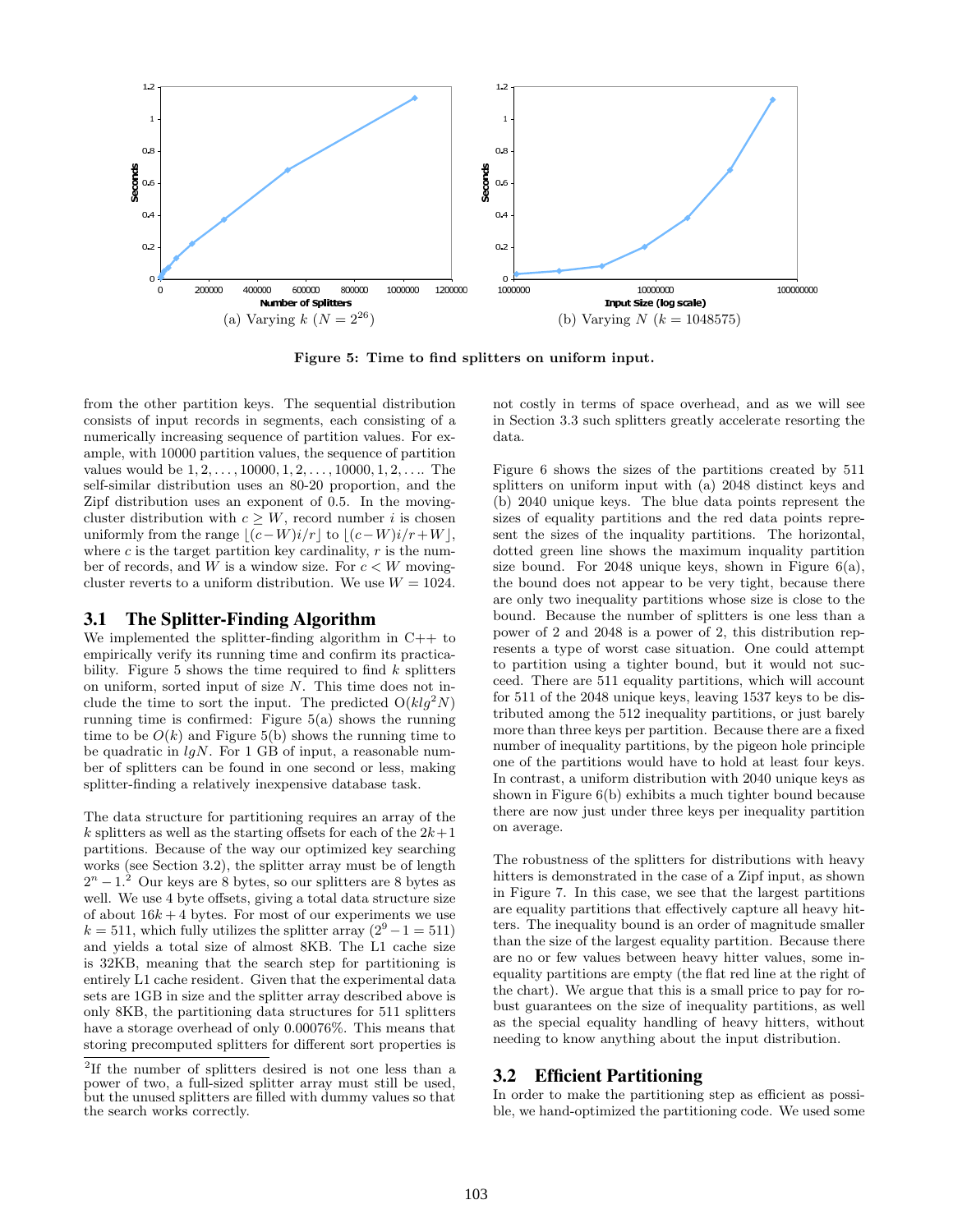

Figure 6: Partition sizes on uniform input using 511 splitters, sorted largest to smallest.

of the same optimization methods described by Sanders and Winkel for their sample-sort algorithm [26]: (a) we used conditional move instructions rather than branches, to avoid misprediction penalties and to convert control dependencies into data dependencies; (b) we instructed the compiler to unroll the inner loop (which uses a fixed partitioning depth), and we processed multiple<sup>3</sup> keys at a time to expose a higher degree of instruction-level parallelism; (c) we invoked the compiler with flags allowing it to use instructions (in particular, conditional moves) specific to the hardware platform (see Table 1); (d) we allocated memory to exactly fit the partitions, so no end-of-partition check is needed when incrementing the partition index. However, unlike [26], our algorithm handles both equality and inequality partitions, with no extra work in the inner loop. Our partitioning implementation works for numbers and short  $(\leq 8$  byte) strings. The cost for variable length strings or user-defined data types would be higher. Nevertheless, numeric codes representing row ids are common in databases and are typical of columns on which partitioning would take place. Listing 8 shows the method for finding the appropriate partition for a key; the generated machine code contained no conditional branch instructions.

In order to ensure that the conditional moves were generated as outlined in Figure 8, using a single compare instruction, we had to write the first three lines of the inner loop in assembly language. We also write to each partition starting at a random location, and then wrap around at the end of the partition. This randomness helps avoid degenerate behaviors, such as repeated conflict misses in the TLB when the partitions have size that is a large power of 2. Other differences from the sample-sort of [26] include: (a) we assume that the splitters and partition counts are precomputed, so we can avoid the sampling and counting steps of samplesort; (b) our splitters are guaranteed to be optimal; (c) for equality partitions, we avoid the recursive sort step entirely.

Figure  $9(a)$  shows the performance of our partitioning implementation on the various input distributions. The spike in execution times around 511 to 1023 unique keys is due to



Figure 7: Partition sizes on Zipf input using 511 splitters, sorted largest to smallest.

TLB thrashing. As the number of unique keys in the distributions requires more active output partitions than the TLB can cover, partitioning time increases.<sup>4</sup> The sorted distribution does not experience this TLB coverage problem because consecutive input tuples map to the same partition. Even considering the TLB overhead, partitioning is very efficient on all distributions.

Based on performance measurements, an average of 93 instructions are required to locate an element's partition and then copy it into that partition. On uniform input, our partitioning implementation retires between 1.1 and 1.68 instructions per cycle (IPC), depending on the number of unique keys. This is a reasonable IPC considering that each element processed requires reading from and writing to RAM. An improvement in IPC may be possible, but we leave further optimization to future work.

As the number of splitters used increases, as shown in Figure 9(b), the partitioning cost increases. This is because good partitioning performance relies on fast, cache-resident

<sup>3</sup>Three keys at a time appeared to work best on our platform.

<sup>&</sup>lt;sup>4</sup>Using large memory pages may help mitigate this problem by increasing the TLB coverage, but such issues are beyond the scope of this paper.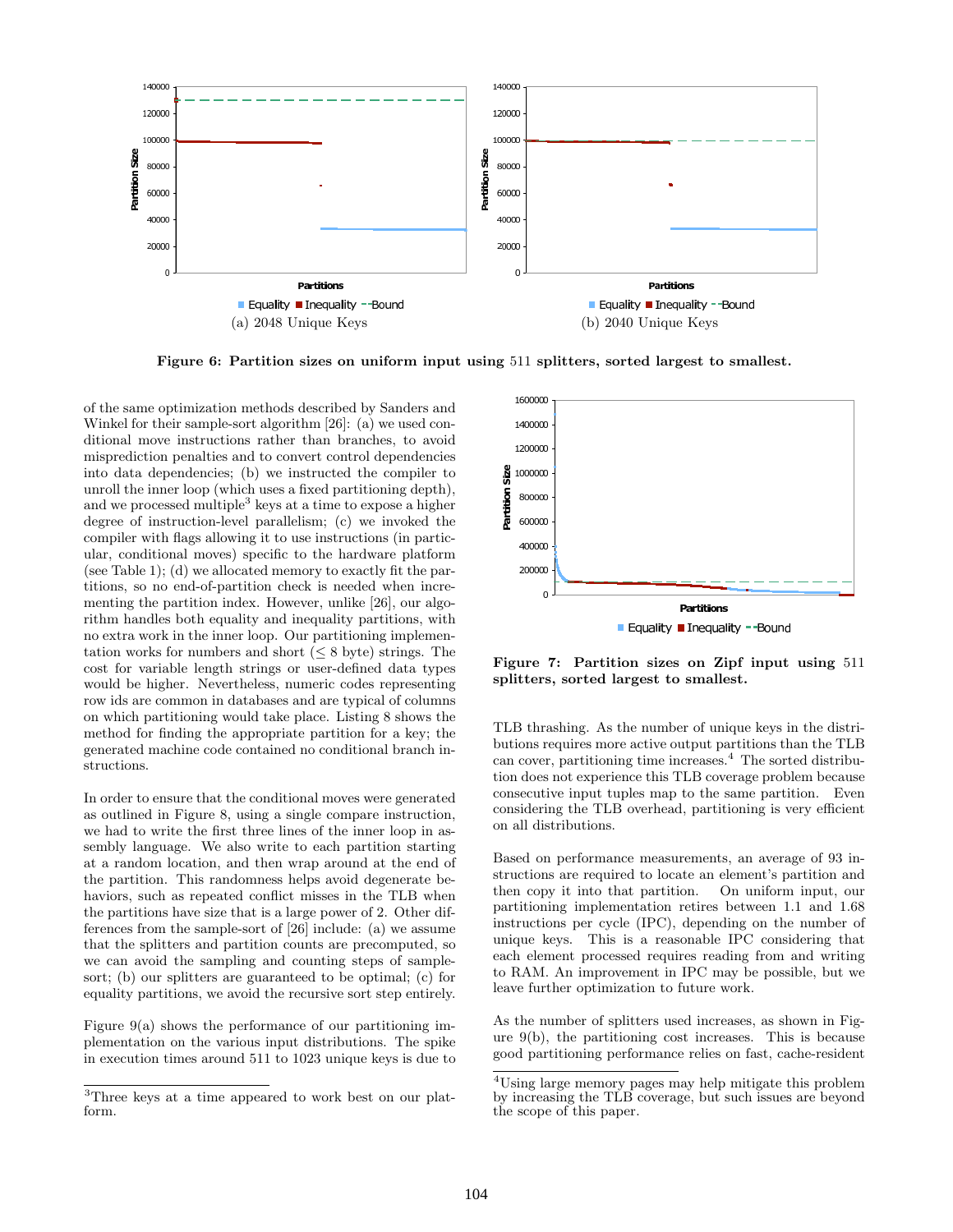```
int findpartition(N, d, k, p) {
   // N = number of keys, one less than a power of 2; d = \lg(N+1);
   // k = search key; p[1..N] is the partitioning array, p[0] contains -MAXINT
   lo = 0; hi = N + 1; mid = hi >> 1; // shift is division by 2
   for(i = 0; i < d; i +) { // loop can be unrolled if d is fixed
      CMP k, p[mid]; // compare key with p[mid]
      CMOVl hi, mid; // if key smaller, move hi down
      CMOVg lo, mid; // if key larger, move low up
     mid = (low + hi) >> 1; // if key equal, do nothing to low or hi!}
   temp = mid << 1; \frac{1}{2} // even numbers are inequality partitions
   return temp - (k == p[\text{mid}]); // odd numbers are equality partitions
}
```
Figure 8: Code for finding a partition for a key.

access to the partitioning data structures, such as the splitters and partition offsets. When that data does not fit in the cache, each tuple processed from a uniformly distributed input causes many cache misses in both the binary search and offset lookup, slowing performance dramatically.

# 3.3 Application: Sorting

We apply our partitioning implementation to improve the performance of recreating a sorted data set. Suppose that at some point in the past, the data set was sorted and splitters calculated. The data set has since lost that sort property; for instance, it may have been sorted on a different attribute. To sort this data set, we first partition it and then apply std::sort to each of the inequality partitions. We choose to compare against std::sort from the GCC STL library, which uses a quicksort variant called Introsort [22], because it is regarded as one of the fastest general purpose sorting implementations [26].

Figure  $10(a)$  shows the improvement achieved by various numbers of splitters on one uniform data set. The best performance is achieved when the number of splitters is 255 or 511. For 255 and greater numbers of splitters, the inequality partitions fit within the L2 cache of our processor, resulting in cache resident sorting tasks. At 511 splitters, the splitter data structures needed for partitioning are also L1 resident, resulting in more efficient partitioning. Increasing the number of splitters beyond this point actually results in lower improvement or even worse performance than std::sort. This is because the partitioning step becomes more expensive as the splitter data structures cease to be L1 and then L2 cache resident as well increased cache pressure caused by more output partitions. For all subsequent experiments, 511 splitters are used.

Figure 10(b) shows the improvement of our partition-thensort approach to simply sorting the entire data set with std::sort on multiple input distributions. To provide an idea of sort cost on our experimental platform, consider the case of sorting 1 GB of input with  $2^{24}$  unique keys. Sorting with std::sort takes 10.5 seconds. In contrast, our approach takes 7.89 seconds, with 2.09 seconds spent partitioning and 5.8 seconds spent sorting the inquality partitions with std::sort.

The partition-then-sort approach performs well, particularly if heavy hitters are present in the input. For instance, regardless of the distribution, when the number of unique keys is less than the number of splitters, partitioning will place almost all tuples into equality partitions that do not require further sorting. In Figure 10(b), this is the reason for the better than 60% improvement over naive std::sort for all distributions when the number of unique keys is less than 511, and the maximum improvement is 76%. The heavy hitter, Zipf, and self-similar distributions show an improvement of at least 25% in all experiments. This is due in large part to the guarantee that heavy hitters will be placed in equality partitions that do not require further sorting.

Sorted and moving cluster benefit the least from partitioning. In the case of sorted input, partitioning is unnecessary, but it does provide a small benefit by creating smaller chunks of the data set to be sorted, resulting in better cache usage. The clustering present in the moving cluster input provides some of the benefit of partitioning, resulting in faster sort times that make it more difficult for partitionthen-merge to show an improvement. This is because elements in the moving cluster data set are already close to their final sorted partition. Therefore, initial quicksort partitioning passes do not need to swap elements, leading to fast execution because there is good branch prediction and no data movement. When elements must be swapped, they are only moved within a small region of the input, which is more likely to be cache resident.

After initially falling, partition-then-sort performance improvement on the sequential distribution increases as the number of unique keys in the data set becomes quite large. This is likely because std::sort, which uses Introsort [22], chooses poor pivots. Introsort may detect the poor pivot choices and switch to another sorting algorithm (heapsort) that is less efficient than quicksort, but does not have as bad a worse-case running time.

Figure 11 shows a comparison of the total time to sort when using std::sort alone or accelerated by conventional range partitioning or our optimal equality splitter technique. When conventional range partitioning is used, twice as many splitters are computed so that the number of output parti-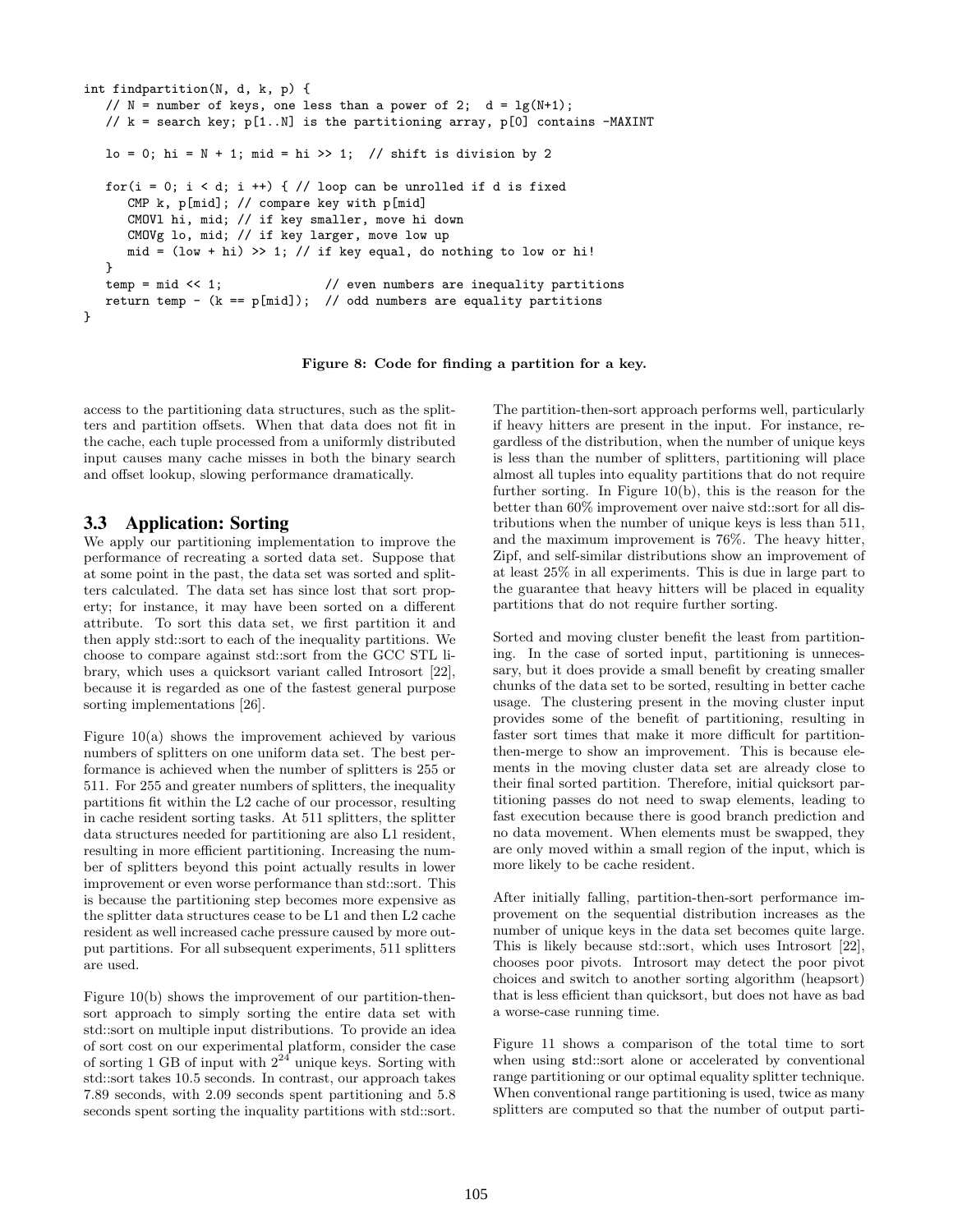

Figure 9: Partitioning performance



(a) Varying the number of splitters with  $2^{24}$  unique (b) Varying the number of unique keys with  $k = 511$ keys.

Figure 10: Partition-then-sort improvement over std::sort.

tions is the same as with the equality splitters. The splitters are computed as described in Section 4.3. As with the optimal equality splitters, the conventional range splitters also record the size of each partition so partitioning with the range splitters requires only one pass. When partitioning with range splitters we use a similarly optimized search as that shown in Listing 8.

In the presence of heavy hitters (Fig.  $11(b)$  and  $11(c)$ ) the optimal splitters accelerate the sort by placing the heavy hitters in equality partitions that are trivially sorted. For the uniform distribution, Fig.  $11(a)$ , our splitter technique is only better than range partitioning when the input cardinality is less than or close to the number of equality partitions. In that case, the partitioning step effectively sorts most of the data. For larger input cardinalities, our splitters and range splitters perform similarly and for, reasons noted above, are out performed by std::sort on very large input cardinalities.

Compared to Sanders and Winkel [26] we do not require a sampling or counting step (the splitters are precomputed) and we have special handling for equality partitions, which do not need to be sorted after partitioning. Also, unlike [26],

our evaluation considers a variety of data distributions.

#### 4. REFINEMENTS

A number refinements of this splitter finding technique are possible. We sketch some refinements in this section.

## 4.1 A Hierarchy of Splitters

Unfortunately, there is no guarantee that an optimal set of splitters for  $k = x$  has any intersection with the optimal set of splitters for  $k < x$ . So in general it is not possible to take a subset of the splitters to use for smaller partitioning factors.

Fortunately, both the space and time requirements for computing and representing the splitters is linear in k. Thus, given a maximum  $k$  value of  $K$ , we can compute splitter sets of size  $1, 2, 4, 8, \ldots, K$  with total cost approximately double that of computing just the  $K$ -splitters alone. Having a set of variable granularities will allow one to partition to the extent needed for the particular operation (and no more).

#### 4.2 Incremental Maintenance

The counts can be incrementally maintained over time as database updates occur. A large number of updates might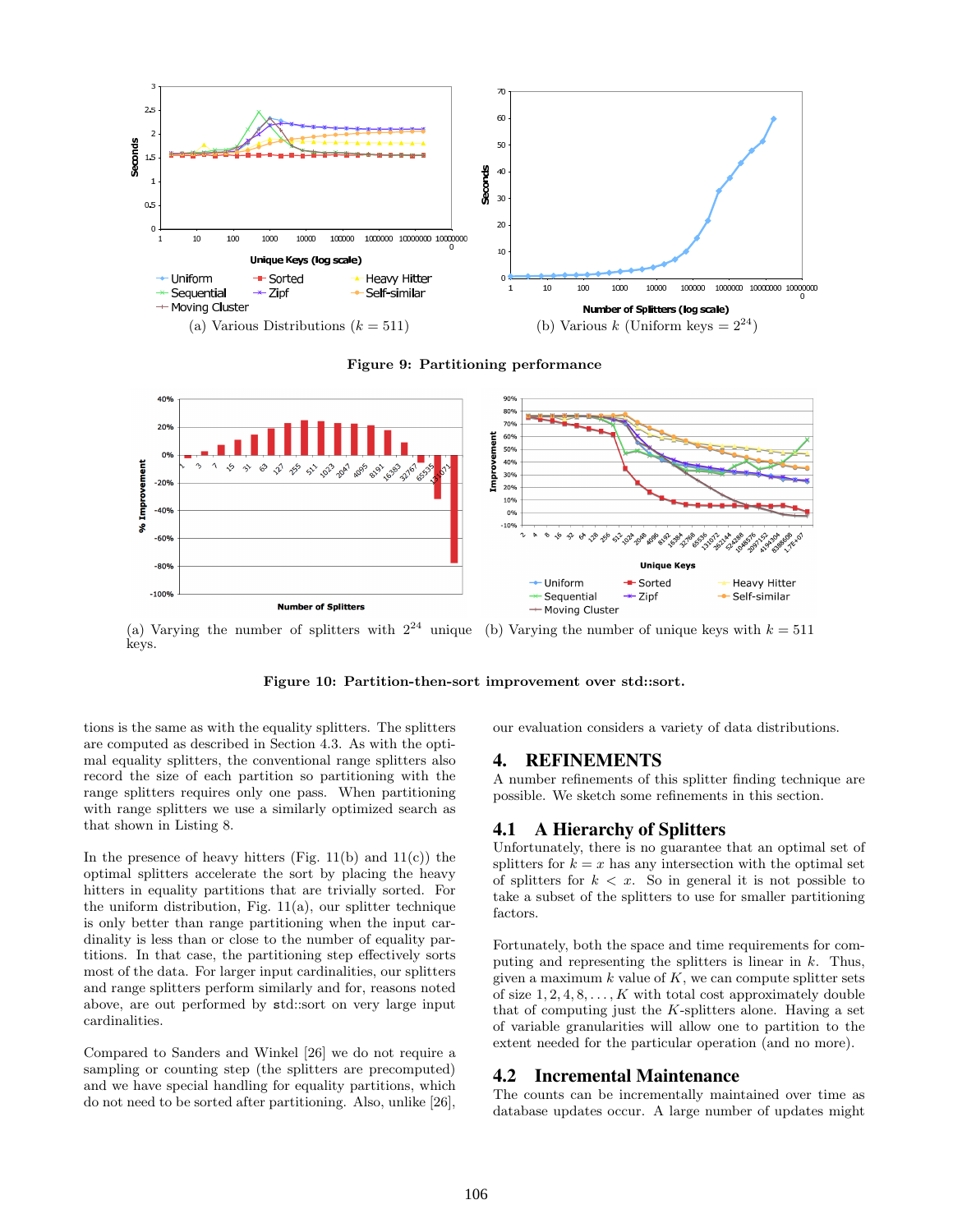

Figure 11: Total time to partition and sort various input distributions.  $k = 511$  for our optimal equality partitioning and  $k = 1023$  for conventional range partitioning.

create new heavy hitters and cause the splitters to no longer be optimal. Periodic recomputation of the splitters would be required to bound the divergence from optimality. In situations such as data warehousing that do updates in batches, new optimal splitters could be computed during the batch update window. Despite the possible divergence from optimality, the maintained counts still provide a bound on the size of the inequality partitions.

#### 4.3 Splitters without Equality

An easy change to Algorithm 2.1 allows us to create optimal splitters for conventional range partitioning without equality by combining pairs of neighboring equality and inequality partitions. Algorithm 2.2 can be used with the new version of Algorithm 2.1, though it no longer provides a guarantee on partition size. We use splitters computed in this manner as our conventional range splitters in Section 3.3.

The step in Algorithm 2.1 that finds the last equality value for the current partition is similar to eliminating duplicate quantile values in the presence of heavy hitters. Compared to naive quantile finding, our method can find more unique splitters, which results in a potentially smaller maximum partition size. To illustrate this difference, consider the input 1, 1, 1, 2, 2, 2, 2, 2, 2, 2, 4, 5,

6, 7, 8. If we would like to find three splitters using quantiles, the quantiles from the input would be 2, 2, 5. After eliminating duplicates, the splitters would be 2 and 5. In contrast, using our method would choose as splitters: 1, 2, 6.

#### 4.4 Higher Dimensions

Histograms over multiple dimensions are used to estimate selectivities and provide approximate query answers when dimensions are correlated (see [13] for a survey). Multidimensional partitioning might also be useful for making database operators more efficient. Examples include partitioning a data set according to a composite key, and partitioning a table on one attribute while at the same time applying a selection condition on another attribute. Finding optimal partitioning elements in two or more dimensions is NP-complete [23], and so we expect to be satisfied with efficiently computable heuristic algorithms.

There are a number of well-known data structures for multidimensional data access [6]. Many of these data structures take balanced partitioning into account when choosing partitioning dimensions and values. One could construct one of these tree-based data structures and store just the partitioning elements from the higher levels of the tree. However, none of these structures pay special attention to equality on the splitter values, meaning that a heavy hitting point (or plane) in multidimensional space could cause a major imbalance in the tree.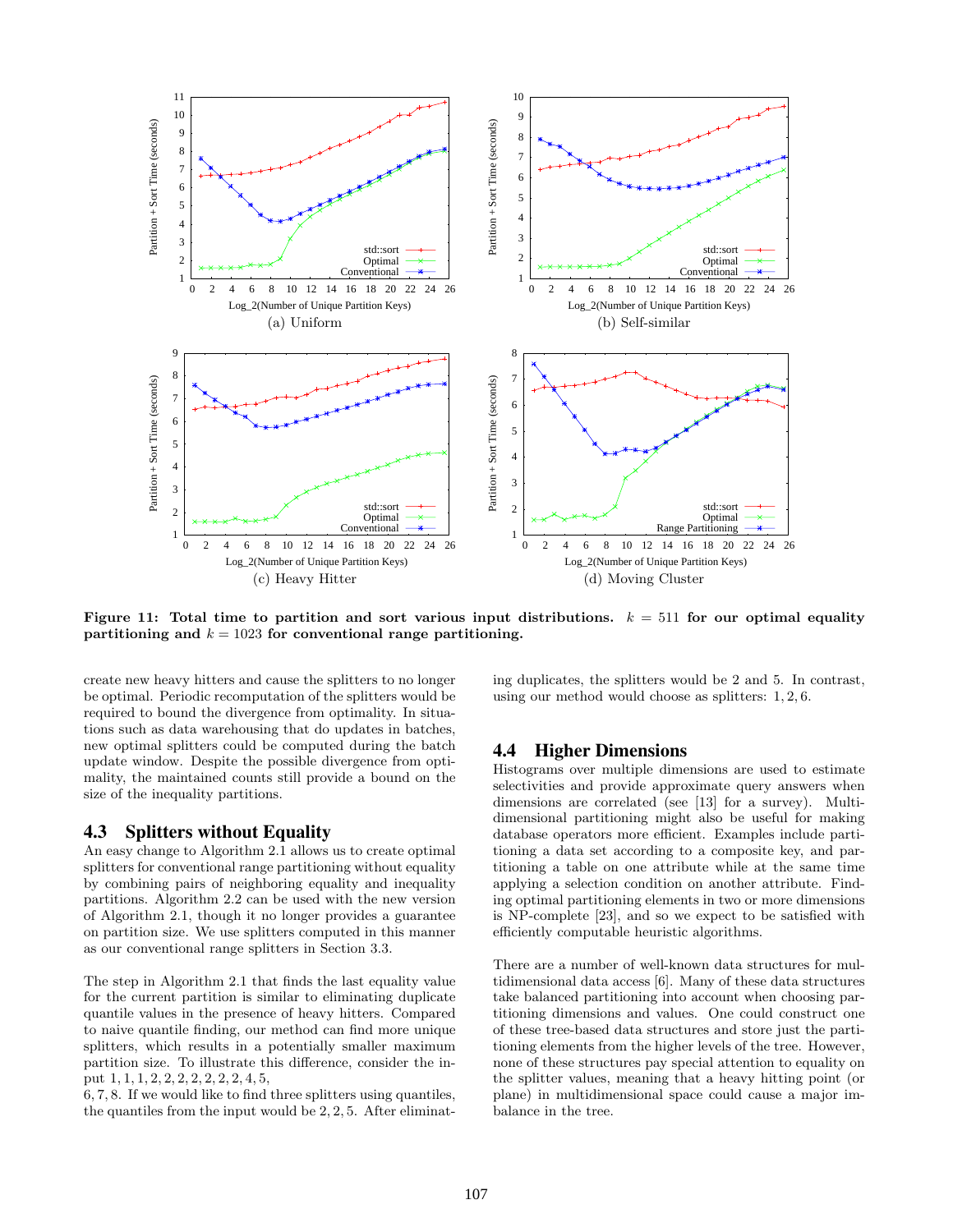There are several ways one could generalize our approach to higher dimensions. One could find  $k_x$  optimal x-splitters and  $k_y$  optimal y-splitters in a one-dimensional fashion, and then define a grid of  $(2k_x + 1)(2k_y + 1)$  partitions. Alternatively, one could find  $k_x$  optimal x-splitters, and then find  $k_y$  optimal y-splitters within each x-partition. This second approach requires more splitters, but can better handle correlated dimensions. One could even balance the assignment of y-splitters to x-partitions so that x-partitions with a wider y range get more y splitters.

Even though the one-dimensional choices are optimal, these approaches do not ensure that the cardinality bound of the two-dimensional regions is optimal. The optimality of onedimensional projections of a multidimensional partitioning structure is the best guarantee one can achieve in polynomial time, given the NP-completeness of the multidimensional problem, unless P=NP.

### 5. RELATED WORK

There has been much work on histogram construction for database applications [13], but most of this work has been focused on the problems of approximate query processing [15] and/or selectivity estimation [2]. As a result, the desired error metric may be different. For example, Ioannidis and Poosala define a notion of "V-optimality" based on the sumsquared error [14]. Jagadish et al. provide a dynamic programming algorithm for calculating histograms that are optimal according to an arbitrary error metric [17]. However, this algorithm takes time  $O(kN^2)$  in the worst case, making it impractical for large data sets containing tens of millions of records. Also, it does not do any special processing for heavy hitters. Compressed histograms [25] set aside some space to keep values with high frequencies in singleton buckets. However, compressed histograms have not previously been used to save work in database operators for singleton partitions. Muthukrishnan et al. have shown that optimal rectangular partitioning in two or more dimensions is NP-hard [23].

Poosala and Ioannidis study histograms for estimating the size of a join result [24], and show that the lowest sumsquared error is achieved using two V-optimal histograms on the input relations' join columns. They also use a cost function to compute balanced partitions for a parallel join. Their cost function uses the two separate V-optimal histograms on the participating tables to determine the workload distribution. For us, the cost function is used to determine a single splitter set for the tables considered jointly. Further, our notion of optimality that is based on the maximum partition cost more directly matches the load-balancing application, where one has to wait until the termination of the slowest partition. Most other previous work on load balancing joins for parallelism handles skew only on the build relation [19, 11, 4]

Efficiently computing quantiles [9, 1, 20] and using those quantiles as splitters has been proposed [3], but as stated in the introduction, heavy hitters pose a challenge for those techniques. In somewhat related work, Iyer et al. [16] show how to efficiently compute percentiles over many sorted runs, for the purpose of merging the runs. This differs from our work because our technique produces splitters sufficient for repartitioning the relation if it loses its sort property. Additionally, our splitter technique has the added benefits of both guranteeing a bound on the size of inequality partitions and placing heavy hitter values in equality partitions which we have demonstrated has particular benefit for applications, such as sorting, that can optimize the processing of equality partitions.

Khanna et al. [18] study the problem of partitioning an array into contiguous regions so that the weight of each region is minimized. An example weight function that is relevant for load-balancing applications is the sum of the array values within the region. An  $O(n \log n)$  time algorithm is described. The main difference between that work and the present work is that we have two classes of partition (equality and inequality partitions) that have different optimization criteria. In particular, the size of the largest inequality partition is minimized, while the size of the equality partitions can be arbitrarily large.

### 6. CONCLUSION AND FUTURE WORK

In this paper we have introduced a novel method for efficiently extracting optimal splitters for database partitioning from a sorted data set. We use these splitters to create both equality and inequality partitions, and guarantee size bounds on the inequality partitions. The data structures required to support splitter calculation and partitioning require a very small amount of storage overhead, making the calculation and storage of optimal splitters a low cost operation. These optimal splitters can be used to create partitions with guaranteed size bounds, improving the performance of sorting, joins, aggregation and parallel processing.

We have validated the running time and partition bound guarantees experimentally, by implementing these algorithms on real hardware. We also show an efficient partitioning implementation that avoids conditional branches when calculating to which partition an element belongs. We further demonstrate that the splitters are robust regardless of the distribution of the data set. Finally, we use the optimal splitters and our partitioning implementation to improve the performance of sorting various 1GB data sets by up to 76% over std::sort.

One avenue for future work is to extend partitioning with size bounds to hash partitioning. Perhaps one could place heavy hitters in special buckets within the hash table. Nevertheless, creating hash buckets that are optimally balanced seems like a difficult problem. We also plan to develop an efficient parallel implementation of the splitter-finding and partitioning algorithms for use on a multi-core architecture.

## 7. REFERENCES

- [1] R. Agrawal and A. Swami. A one-pass space-efficient algorithm for finding quantiles. In COMAD, 1995.
- [2] S. Chaudhuri. An overview of query optimization in relational systems. In PODS, pages 34–43, 1998.
- [3] D. J. DeWitt, J. F. Naughton, and D. A. Schneider. Parallel sorting on a shared-nothing architecture using probabilistic splitting. In Conf. on Parallel and Dist. Info. Sys., pages 280–291, 1991.
- [4] D. J. DeWitt, J. F. Naughton, D. A. Schneider, and S. Seshadri. Practical skew handling in parallel joins.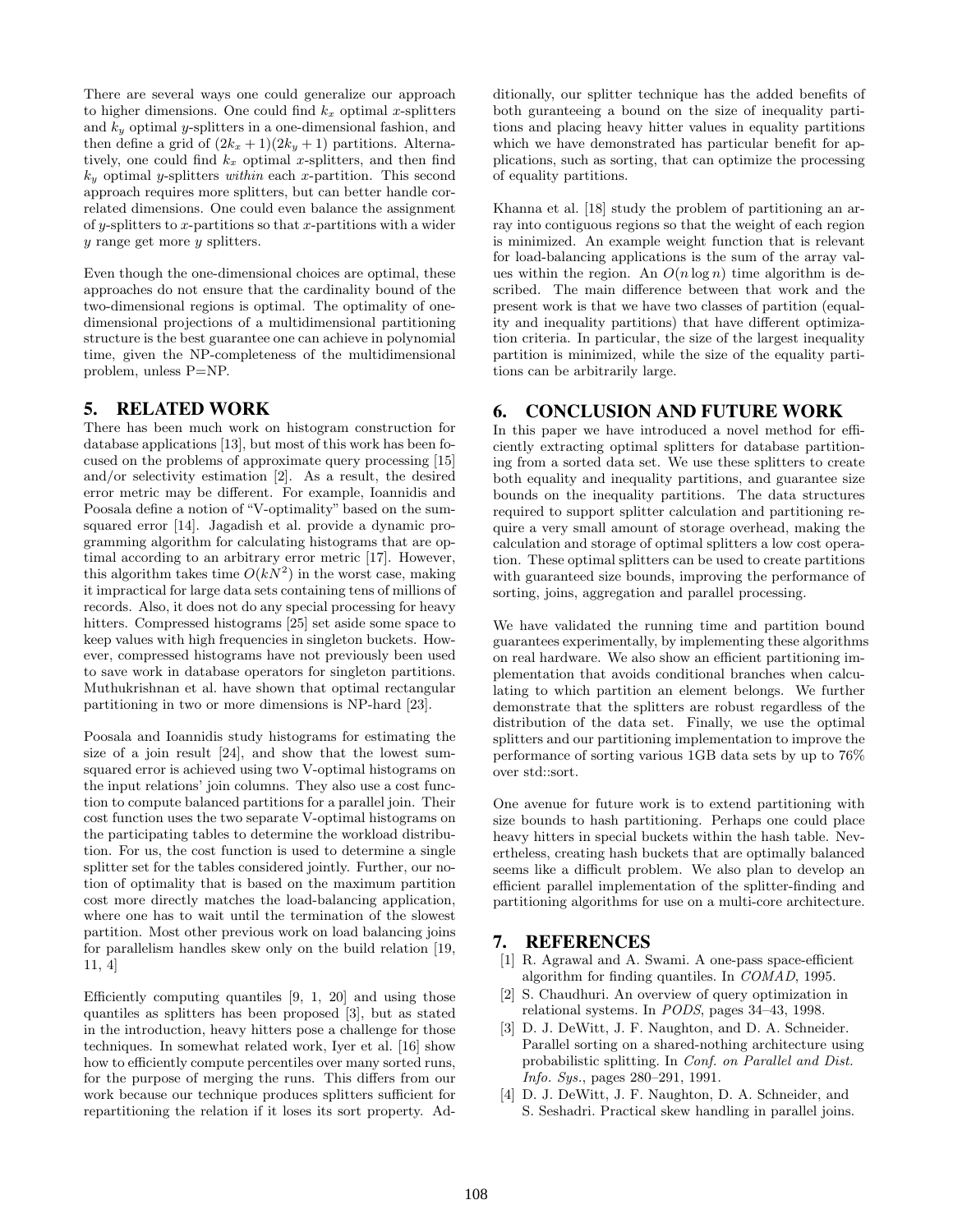In VLDB, pages 27–40, 1992.

- [5] J. Doweck. Inside intel core microarchitecture. In Hot Chips, August 2006.
- [6] V. Gaede and O. Günther. Multidimensional access methods. ACM Comput. Surv., 30(2):170–231, 1998.
- [7] S. Ghandeharizadeh and D. J. DeWitt. Hybrid-range partitioning strategy: A new declustering strategy for multiprocessor database machines. In VLDB, pages 481–492, 1990.
- [8] J. Gray, P. Sundaresan, S. Englert, K. Baclawski, and P. J. Weinberger. Quickly generating billion-record synthetic databases. In SIGMOD, pages 243–252, 1994.
- [9] A. P. Gurajada and J. Srivastava. Equidepth partitioning of a data set based on finding its medians. In Applied Computing, pages 92–101, 1991.
- [10] P. J. Haas and A. N. Swami. Sampling-based selectivity estimation for joins using augmented frequent value statistics. In ICDE, pages 522–531, 1995.
- [11] K. A. Hua and C. Lee. Handling data skew in multiprocessor database computers using partition tuning. In VLDB, pages 525–535, 1991.
- [12] J. Huang and Y. Chow. Parallel sorting and data partitioning by sampling. In Proc. of Symposium on Parallel Algorithms and Architectures, pages 627–631, 1983.
- [13] Y. E. Ioannidis. The history of histograms (abridged). In VLDB, pages 19–30, 2003.
- [14] Y. E. Ioannidis and V. Poosala. Balancing histogram optimality and practicality for query result size estimation. In SIGMOD, pages 233–244, 1995.
- [15] Y. E. Ioannidis and V. Poosala. Histogram-based approximation of set-valued query-answers. In VLDB, pages 174–185, 1999.
- [16] B. R. Iyer et al. Percentile finding algorithm for multiple sorted runs. In VLDB, pages 135–144, 1989.
- [17] H. V. Jagadish, N. Koudas, S. Muthukrishnan, V. Poosala, K. C. Sevcik, and T. Suel. Optimal histograms with quality guarantees. In VLDB, pages 275–286, 1998.
- [18] S. Khanna, S. Muthukrishnan, and S. Skiena. Efficient array partitioning. In ICALP, pages 616–626, 1997.
- [19] M. Kitsuregawa and Y. Ogawa. Bucket spreading parallel hash: A new, robust, parallel hash join method for data skew in the super database computer (sdc). In VLDB, pages 210–221, 1990.
- [20] G. S. Manku, S. Rajagopalan, and B. G. Lindsay. Approximate medians and other quantiles in one pass and with limited memory. In SIGMOD, pages 426–435, 1998.
- [21] C. Martínez and S. Roura. Optimal sampling strategies in quicksort and quickselect. SIAM J. Comput., 31(3):683–705, 2001.
- [22] D. R. Musser. Introspective sorting and selection algorithms. Softw., Pract. Exper., 27(8):983–993, 1997.
- [23] S. Muthukrishnan, V. Poosala, and T. Suel. On rectangular partitionings in two dimensions: Algorithms, complexity, and applications. In ICDT, pages 236–256, 1999.
- [24] V. Poosala and Y. E. Ioannidis. Estimation of

query-result distribution and its application in parallel-join load balancing. In VLDB, pages 448–459, 1996.

- [25] V. Poosala, Y. E. Ioannidis, P. J. Haas, and E. J. Shekita. Improved histograms for selectivity estimation of range predicates. In SIGMOD, pages 294–305, 1996.
- [26] P. Sanders and S. Winkel. Super scalar sample sort. In European Symposium on Algorithms, pages 784–796, 2004.
- [27] M. Stonebraker, D. J. Abadi, A. Batkin, X. Chen, M. Cherniack, M. Ferreira, E. Lau, A. Lin, S. Madden, E. J. O'Neil, P. E. O'Neil, A. Rasin, N. Tran, and S. B. Zdonik. C-store: A column-oriented DBMS. In VLDB, pages 553–564, 2005.